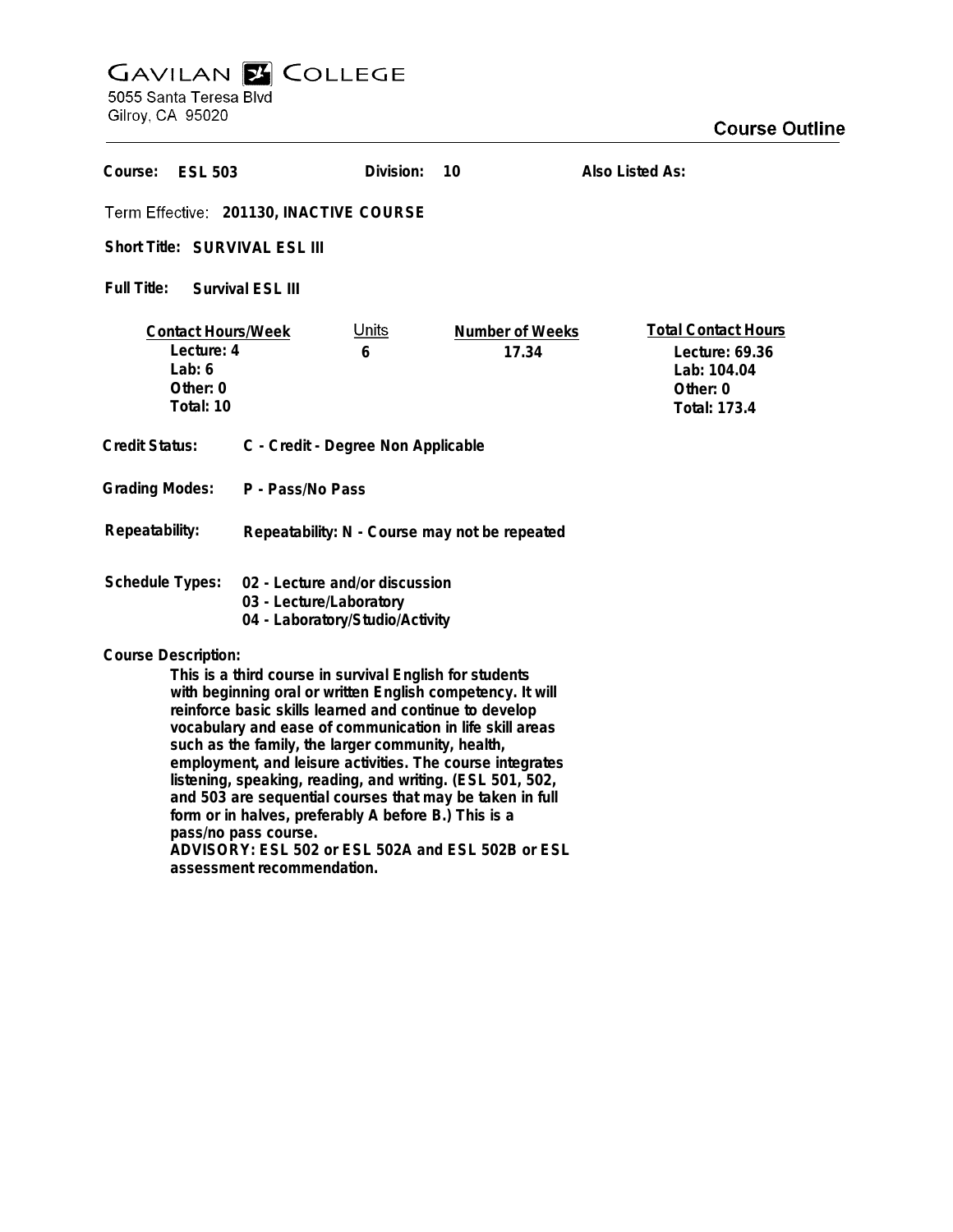**ARTICULATION and CERTIFICATE INFORMATION Associate Degree: CSU GE: IGETC: CSU TRANSFER: Not Transferable UC TRANSFER: Not Transferable PREREQUISITES: COREQUISITES: STUDENT LEARNING OUTCOMES: 1. Use thematic vocabulary and basic grammatical structures to communicate in English in classroom activities. ILO: 1,2,4 Measure: small/lg group discussion, pair activities, oral interviews 2. Apply appropriate structures to begin and end a conversation. ILO: 1,2,4 Measure: small/lg group discussion, pair activities, oral interviews 3. Express individual realities, desires, likes and dislikes in very simple written paragraphs. ILO: 1,2,4 Measure: homework/written assignments, boardwork, tests 4. Demonstrate understanding of readings about life/community experiences ILO: 1,2,4 Measure: homework, tests 5. Apply thematic vocabulary and basic grammatical structures in real world situations. ILO: 1,2,4 Measure: self-evaluation 6. Demonstrate class and study skills necessary for success in next level. ILO: 1,2,4 Measure: homework, class participation, tests TOPICS AND SCOPE: Inactive Course: 09/27/2010 Note: See Performance Objectives, Out-of-Class Assignments, and Language Skills listed above. WEEK HOURS CONTENT: 1 10 Introductory Information and Review: The student will begin by reviewing the use of basic greetings, introductions, and personal data (name, gender, age, marital status, address, phone number, etc.) as well as of classroom vocabulary. Then the basic vocabulary and structures common to the areas of study in ESL 502 will be reviewed: the weather/seasons, restaurants, housing, shopping, transportation, banking/money, employment, civics/geography, holidays, healthy living, and library/reading.**

**2-3 20 Family: The student will review vocabulary related to the topic of family. The student will be able**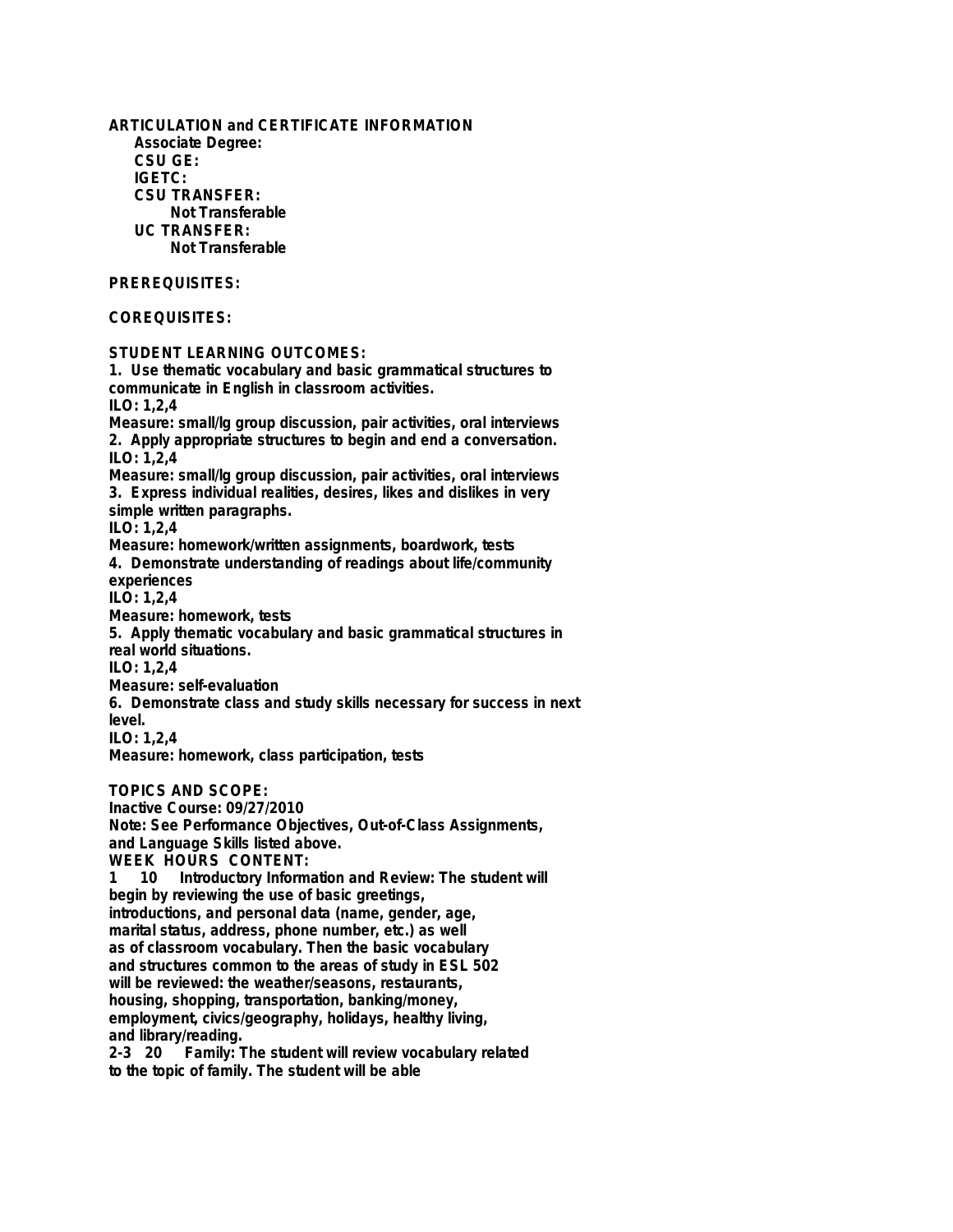**to describe his/her own family, understand relationships in other families, explain terms of kinship, respond to and ask questions regarding other students' families, describe family activities, and compare American family relations with peers' family relationships. Communicaton will focus on being able to discuss the family in general and compare**

**one kind of family to another. 4-5 20 Housing: The student will review vocabulary related to the topic of housing. The student will be able to describe his/her own home and housing needs as well as discuss basic housekeeping functions, communicate with landlords regarding repairs, express relevant shopping needs, and read simplified rental agreements and leases. He/she will also be able to read simple stories describing his/her own present and past neighborhoods and work he/she does around the property. Communication will focus on being able to discuss a wide variety of issues regarding housing. 6-7 20 Community: The student will review and expand on vocabulary related to functioning within his/her community. The student will be able to give and receive directions and will know basic services available in the community as well as communicate basic service needs, use pay phones, open a bank account, deposit and withdraw money, purchase stamps and insure packages at the post office, send a certified and registered letter, discuss a bus schedule, and discuss how to apply for a driver's license. Communication will focus on being able to use and discuss a wide variety of community services. 8-9 20 Shopping: The student will review and expand vocabulary related to the topic of shopping. The student will be able to identify various stores and departments within stores; read, discuss, and compare food and clothing labels, prices, and sizes; identify methods of payment and check accuracy of receipts; understand and compute sales tax; comparison shop using advertisements, catalogs, and coupons; and role-play returning or exchanging a purchase. Communication will focus on being able to get service when shopping. 10-11 20 Health: The student will review and expand vocabulary related to the topic of health. The student will be able to identify external and internal body parts, common ailments, and non-prescriptive medicines; describe and discuss states of health, including symptoms of common ailments; ask and answer questions about illness and injury; compare schedules to make or change a medical appointment; give remedies for common health problems; and understand labels for prescription and non-prescription medications, including correct dosages and warnings. Communication will focus on being able to discuss different issues related to health and ailments. 12-14 30 Jobs: The student will review and expand vocabulary**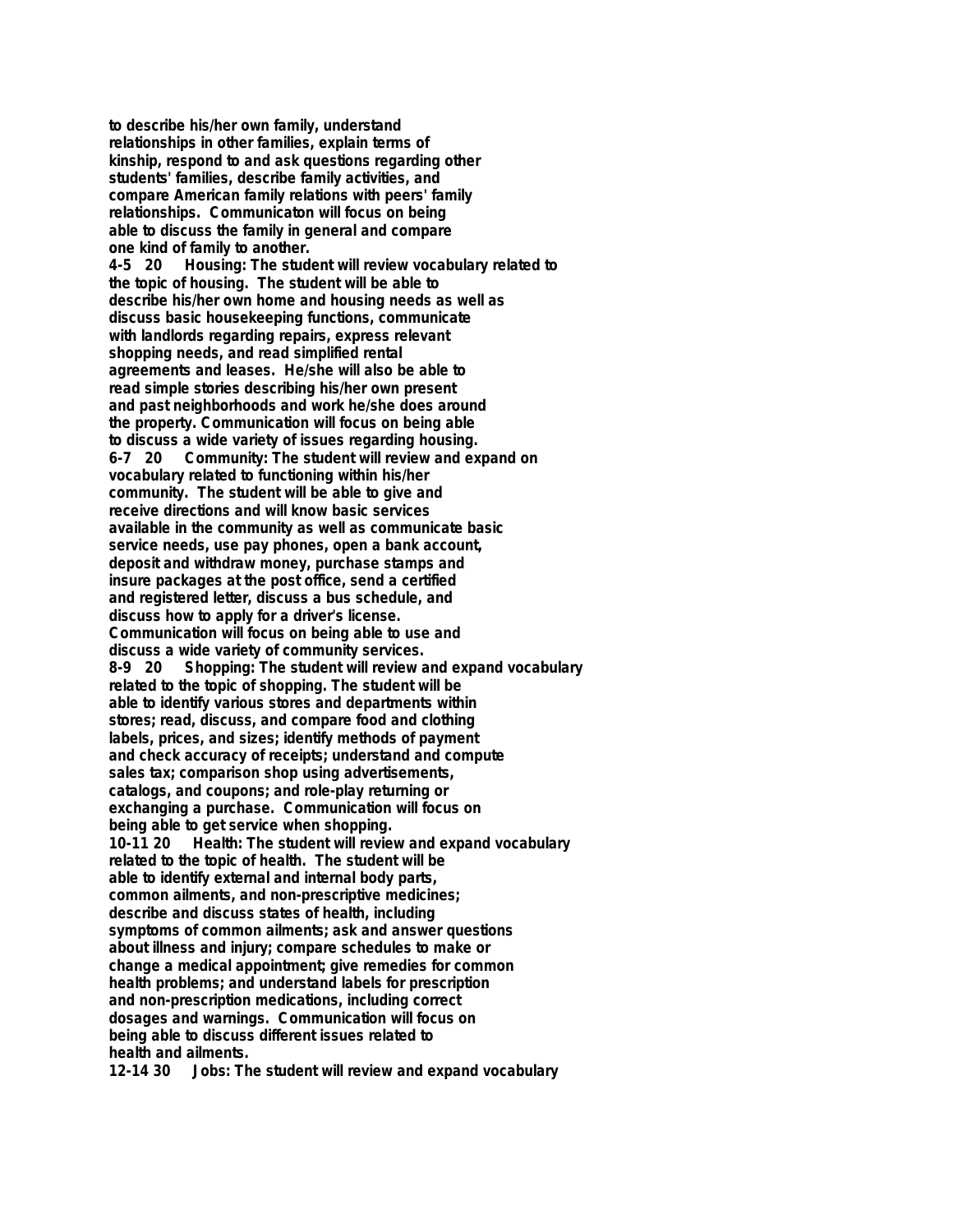**related to the topic of jobs and employment. The student will be able to identify a wide variety of occupations, job activities, abilities and skills required, and personal qualifications. the student will also learn to give information about work experience, understand and express warnings, discuss authentic want ads and abbreviations, participate in practice job interviews, write correctly the names of different occupations and describe daily or regular duties, describe the conditions in a workplace, fill out job applications, use a social security form, and explain absence from work. Communication will focus on being able to discuss jobs and their regular duties and on being able to secure a job. 15-16 20 Holidays/Leisure: The student will review and expand vocabulary related to the topic of holidays and leisure. The student will be able to identify, discuss, and write about major American holidays; write and pronounce key vocabulary relevant to each holiday; write about American holidays, and holidays in his/her native country; discuss advantages and disadvantages of modes of travel; practice asking about schedules and fares, distance, and weather; describe and write about travel plans, vacation, weekend activities, or sports events; read TV and movie program schedule; and discuss and read new information about activities for participants and spectators. Communication will focus on being able to talk about American holidays and participate in**

**leisure activities. 17 10 Review: The student will review the key vocabulary and functions learned throughout the semester to the topics of family, housing, community, shopping, health, jobs, and holidays/leisure and become aware of the level of comfort achieved in communicating in and about these different life skill areas.**

**18 2 Final Exam.**

**See Course Objectives.**

## **METHODS OF INSTRUCTION:**

**Students are taught the English language through a variety of activities that include: conversations, role playing, dialogs, reading, writing practice, and dictation. All activities are based on thematic topics of immediate use for beginning-level students who need to get basic communicative competence in English. A few suggested methods are TPR (Total Physical Response), the Natural Approach, the Communicative Approach, Cooperative Learning, and Experiential Learning. METHODS OF EVALUATION: The types of writing assignments required: Written homework The problem-solving assignments required: Homework problems Quizzes Exams Other: Oral evaluations**